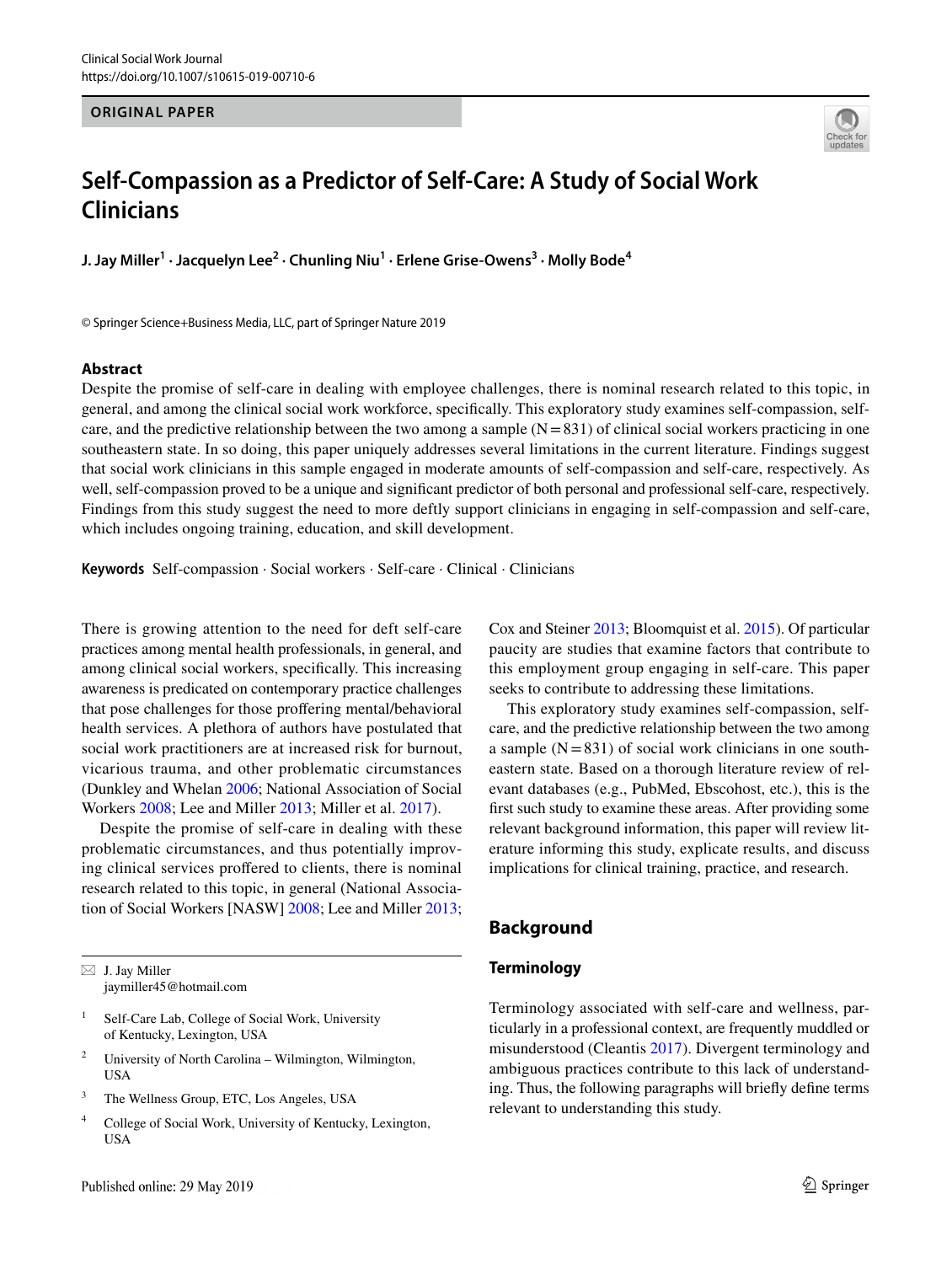#### **Defning Self‑Compassion**

A number of works examined the concept of self-compassion. Neff  $(2003a)$  $(2003a)$  $(2003a)$ , who is the leading expert associated with the topic, defned self-compassion as creating and subsequently nurturing a relationship with the self that allows a sense of caring and warmth. Neff explicated that self-compassion is comprised of three characteristics: kindness, a sense of common humanity, and mindfulness. Further, Neff described self-compassion as a way of relating to self as we would relate positively to others: restraining judgment, seeking good, accepting or tolerating faws, and balancing strengths with challenges.

To fully grasp the construct of self-compassion, it is pertinent to draw a distinction between it, and compas-sion (Neff and Germer [2017\)](#page-9-9). Merriam-Webster (2017) defned compassion as "sympathetic consciousness of others' distress together with a desire to alleviate it." Neff and Germer [\(2017\)](#page-9-8) further explained that compassion fosters a "willingness to extend that understanding to others when they fail or make mistakes" (p. 1). Compassion, then, is an ability to connect *inter*personally, whereas self-compassion is the ability to connect *intra*personally. Neff and Germer [\(2013\)](#page-9-10) described self-compassion as "compassion directed inward" (p. 1).

#### **Defning Self‑Care**

Likewise, defning self-care can be somewhat challenging. Similar to other wellness terminology, the challenges are related to divergent uses and prevailing misnomers, myths, and misunderstandings (e.g., Smullens [2015;](#page-10-0) Bush [2015](#page-9-11); Lee and Miller [2013;](#page-9-2) Cleantis [2017\)](#page-9-6). These difficulties notwithstanding, several authors have profered defnitions for self-care. For example, Dorociak et al. ([2017\)](#page-9-12) defned self-care as a "multidimensional, multifaceted process of purposeful engagement in strategies that promote healthy functioning and enhance well-being" (p. 326). These domains may include social, spiritual, psychological, physical, and professional aspects. NASW [\(2008\)](#page-9-1) and Lee and Miller ([2013\)](#page-9-2) demarcated two explicit areas of selfcare: *professional* and *personal*. Lee and Miller explained that personal self-care includes engaging in practices that promote wellbeing of the self, whilst professional selfcare includes attention to practices that promote wholistic health of the *professional* self. These authors explained that these two areas of self-care converge to "empower practitioners to exert agency over their holistic health and well-being," and ultimately a means by which the culture of the profession can be shifted (Lee and Miller [2013,](#page-9-2) p. 99).

#### **Challenges Facing Clinical Social Workers**

The contemporaneous challenges facing social work clinicians are multifarious and well-documented. More broadly, over the past decade, social work practitioners have faced a host of organizational challenges such growing case-load sizes and increasingly complex client needs (Arrington [2008](#page-9-13); Cox and Steiner [2013;](#page-9-4) Whitaker et al. [2006\)](#page-10-1). Moreover, social service entities are often inordinately impacted by sensitive political environments and resource/funding restrictions (Cox and Steiner [2013](#page-9-4)).

Beyond broad contextual concerns, clinical social workers are at risk for experiencing a host of problematic consequences. For example, due to the nature of their work, clinical social workers are regularly exposed to the traumatic experiences of clients. This secondary exposure, termed secondary traumatic stress, is characterized by symptomology parallel to post-traumatic stress, and in severe cases, may meet the diagnostic criteria for post-traumatic stress disorder (Bride and Figley [2009](#page-9-14)). Christopher and Maris ([2010\)](#page-9-15) asserted that practitioners who provide counseling services are at increased threat for burnout, compassion fatigue, and vicarious traumatization. Others have made similar assertions (Berthold and Fischman [2014;](#page-9-16) Bourassa [2009](#page-9-17); Ben-Porat and Itzhaky [2009;](#page-9-18) Kintzle et al. [2013;](#page-9-19) Ting et al. [2005](#page-10-2)). Issues related to transference and countertransference can compound these challenges.

#### **Importance of Self‑Compassion and Self‑Care**

Few would debate the importance of self-compassion and self-care, respectively and perhaps in combination, for clinicians. In fact, evidence indicates that healthy selfcompassion and self-care practices may assuage many of the problematic employment circumstances previously detailed in this narrative. Whilst not many studies have specifcally examined the impact of self-compassion and self-care practices on helping professionals, signifcant general research has particular pertinence.

For instance, self-compassion has been linked to improved mental health outcomes (Neff  $2003a$ ) and is negatively correlated with psychopathology (Yarnell et al. [2015](#page-10-3)). Durkin et al. ([2016\)](#page-9-20) concluded that self-compassion was signifcantly associated with a positive sense of personal wellbeing. Raes et al.  $(2011)$  $(2011)$  $(2011)$  affirmed this notion and further asserted that self-compassion may assist individuals in processing negative experiences. Others have suggested that self-compassion can prompt healthy behavior (Sirois et al. [2015](#page-10-5)), improved relationship building (Ger-ber et al. [2015](#page-9-21)), and compassion towards others (Neff and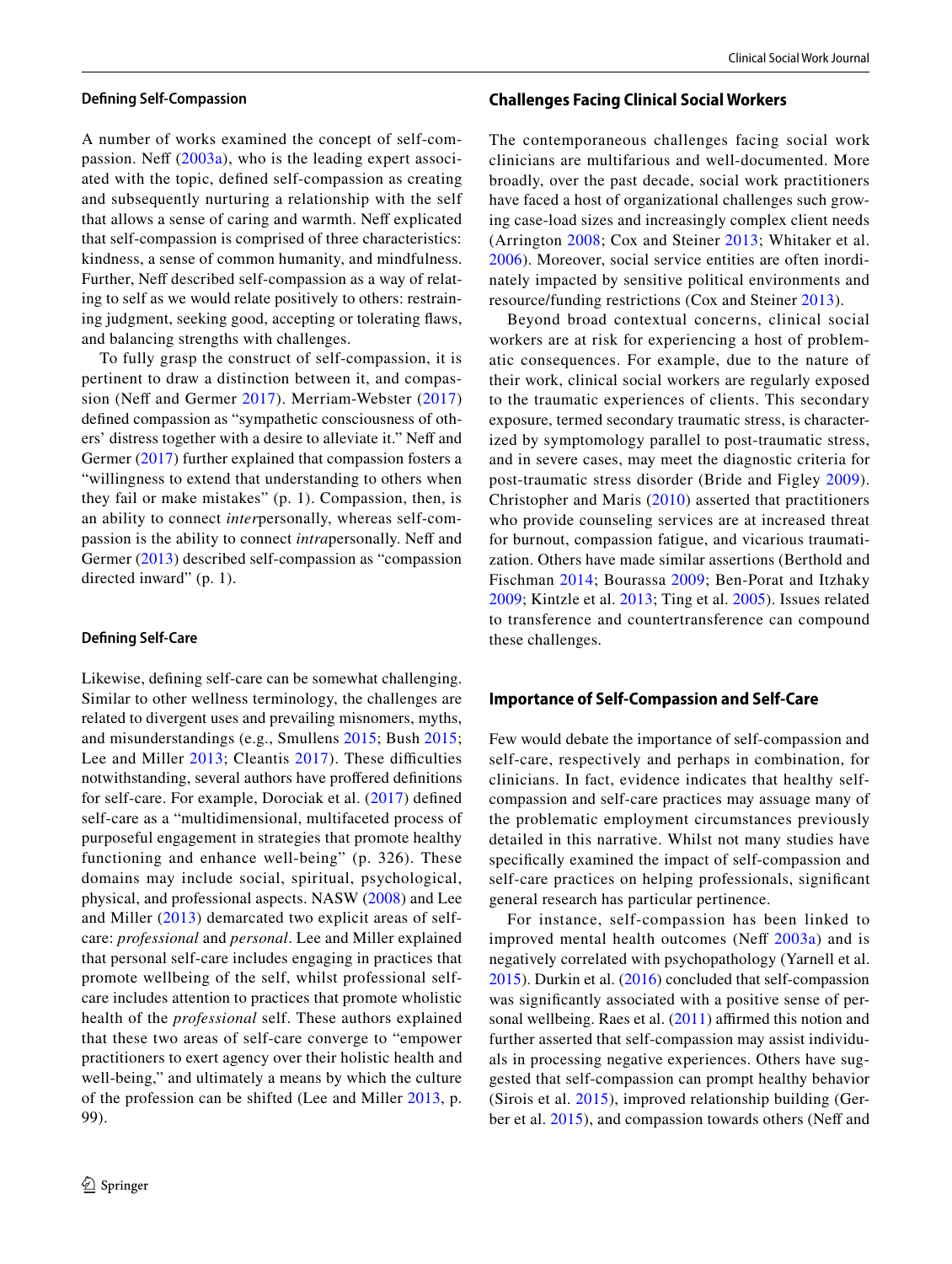Beretvas [2013\)](#page-9-22). Ferguson et al. ([2014\)](#page-9-23) found that selfcompassion acts as a powerful force that promotes action and growth, thus increasing initiative and perseverance in helping to reach full potential.

Neff  $(2011)$  reported on research that suggests that caregivers trained in self-compassion are less likely to experience compassion fatigue. Actually, they report more "compassion satisfaction"—i.e., feeling energized and experiencing meaning in their work (p. 192). Neff  $(2011)$ surmised that caregivers with self-compassion are more likely to engage in "concrete acts of self-care," such as taking time off, getting adequate sleep, and having a healthy diet (p. 193).

Like self-compassion, there are indications that self-care can be an antidote to some of the employment challenges plaguing social work clinicians. For example, among a sample of child welfare practitioners, Salloum et al. ([2015\)](#page-10-6) found that self-care is linked to lower levels of professional burnout, as well as higher levels of compassion satisfaction related to their jobs. Others have also affirmed that self-care may assuage burnout (Cohen and Gagin [2005\)](#page-9-25). Sanso et al. ([2015](#page-10-7)) suggested that self-care may be positively related to professional efficacy and Asuero et al.  $(2014)$  asserted that self-care may be related to increased perceptions of professionalism.

The parallels between self-compassion and self-care seem intuitively apparent. The research on these topics, separately, seem to point to a complementary or interactive relationship. However, this relationship is relatively unexamined and, thus, largely untapped for potential applications to practice.

The implications of the literature on these topics (i.e., self-care, and self-compassion), as treated separately, are clear. The challenges facing clinicians are diverse and complex. As such, practitioners, policy makers, and researchers must examine concepts with the potential to allay these challenges. Growing research indicates the impact and potential of self-compassion and self-care, respectively. However, few, if any, have examined the relationship between these two constructs—particularly among social work clinicians. This study seeks to address this dearth in the current literature, which will inform future studies.

## **Research Foci**

The primary focus of this exploratory study was to examine self-compassion, self-care, and the interaction between the two, among a sample of social work clinicians. In so doing, this paper addresses a unique gap in the current research literature. This research effort was guided by three distinct research queries:

1. How do social work clinicians fare in terms of self-compassion and self-care, respectively?

- 2. What is the relationship(s) between demographic and professional characteristics and self-compassion and self-care, respectively?
- 3. Is self-compassion a signifcant predictor of professional and personal self-care, respectively?

# **Methods and Materials**

## **Sampling and Protocol**

This paper is part of a larger study that examined wellness and self-care among social workers. To collect data relevant to this narrative, participants for this study were recruited via a non-random convenience sampling procedure. Participants self-selected into the study by responding to an online survey invitation. The invitation was sent out during Winter 2017. Potential participants were asked to forward the survey invitation to other kinship caregivers. Additionally, the survey invitation was posted to various social media platforms. Thus, calculating a response rate is not possible.

Each participant received the approved informed consent document upon entering the online survey invitation. A waiver of documentation for the informed consent was granted and requested by a University Institutional Review Board (IRB). Participants were asked to read the consent before entering the survey. All participants in this study identifed as a clinical social worker, currently holding a clinical social work license.

The survey was administered and managed via an online survey management system. All data were collected during the frst quarter of 2018. Upon completion of the survey, participants were offered a chance to enter a \$500 incentive drawing for their participation. The incentive survey was disconnected for the primary survey via a separate link. As such, participants responses could not be traced back to them. To reiterate, this protocol was approved by a University IRB.

#### **Instrumentation**

The measure used for this study was divided into three overarching parts. First, participants responded to a number of demographic/general information items. Personal characteristics such as gender, race/ethnicity, and sexual orientation and relationship status were measured via dichotomous or ordinal items. Education was measured categorically in which participants selected their highest level of education. Health status was measured by a 5-point ordinal scale asking participants to rate their overall health status from excellent to poor. Financial situation was measured using a categorical item in which participants were asked to select the response that best described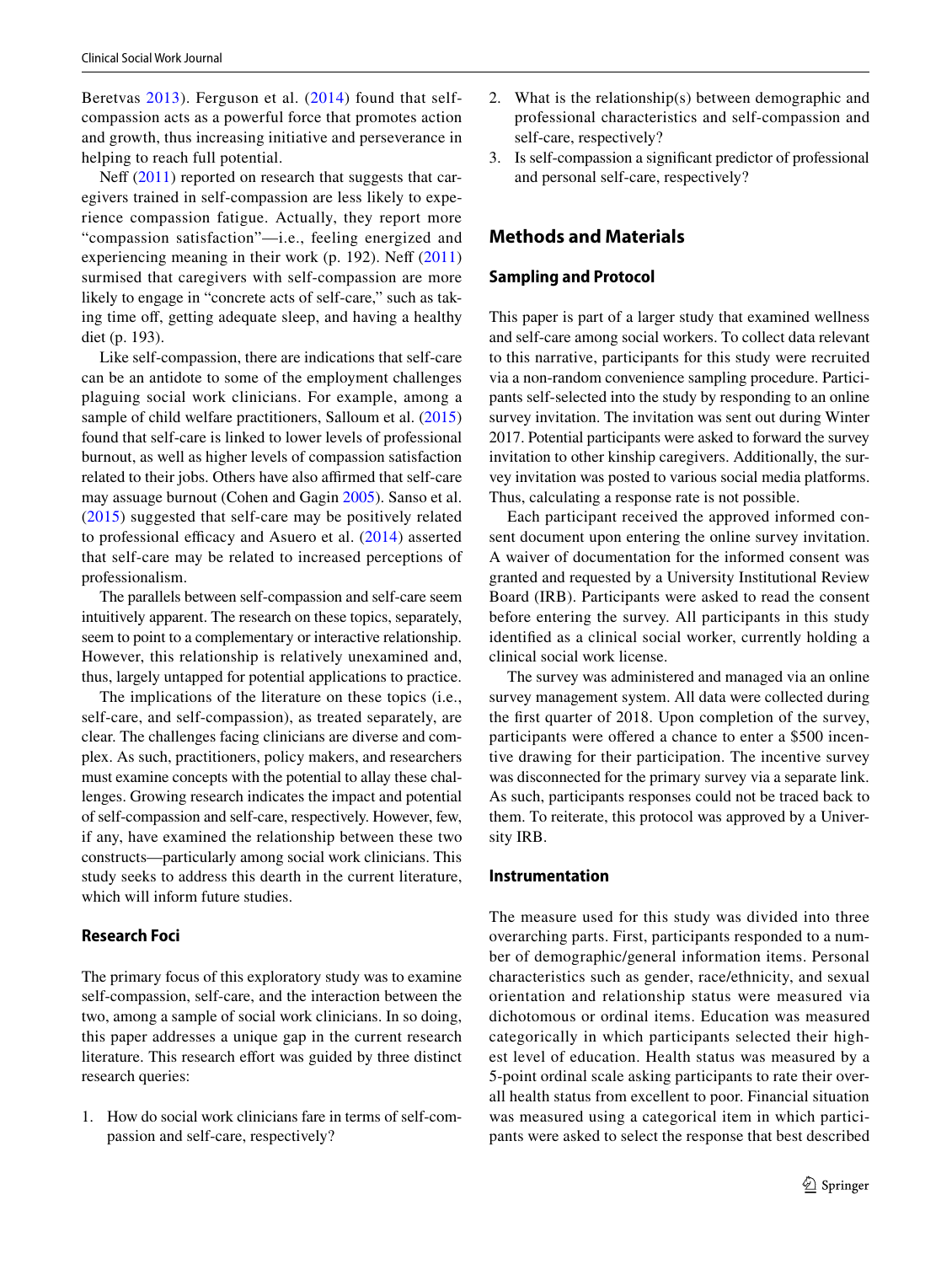their fnancial status. Selection categories were as follows: "*I cannot make ends meet*," "*I have just enough money to make ends meet*," "*I have enough money, with a little left over*," or "*I always have enough money left over*." Lastly, multiple categorical items measured participants' employer and work environment features.

Second, to measure self-care, researchers utilized the Self-Care Practices Scale (SCPS). SCPS is 38-item instrument designed to assess the frequency in which participants take part in professional and personal self-care, respectively. The SCPS uses a likert-type scale anchored at 0 (indicating "*never"*) to 4 (indicating "*very often"*) and produces a personal self-care score ranging from 0 to 64 and a professional self-care score ranging from 0 to 88. Higher scores indicate that the respondent more frequently engages in selfcare practices. For this study, Cronbach's alphas for the personal and professional self-care scales were 0.82 and 0.77, respectively.

Third, researchers utilized the Self-Compassion Scale (SCS; Neff  $2003a$ , [b](#page-9-27)), which is a 26-item self-report measure designed to assess the frequency of compassionate responsiveness to the self. In addition to a summative score, the SCS generates scores for six subscales that represent both the three conceptual aspects of self-compassion and their opposing actions, respectively: Mindfulness vs Over-identifcation, Common Humanity vs Isolation, and Self-kindness versus Self-judgement (Neff [2003a](#page-9-7), [b](#page-9-27)). Items identify various responses toward the self in challenging moments (e.g., I'm disapproving and judgmental about my own faws and inadequacies; I try to be loving towards myself when I'm feeling emotional pain), and responses are invited to endorse how often they engage in each action using a 5-point Likert-type scale anchored from 1 (almost never) to 5 (almost always). Research suggests the SCS demonstrates good test–retest reliability, internal consistency across subscales, and convergent, discriminate, and cross-cultural validity (Neff [2003b;](#page-9-27) Neff et al. [2008](#page-10-8); Van Dam et al. [2011](#page-10-9)). In this study, Cronbach's alpha was 0.92 for the overall self-compassion scale and ranged from 0.74 to 0.85 for the subscales.

# **Results**

## **Participants**

A total of 831 clinical social workers participated in this study. The typical participant identifed as Female, White/ Caucasian, and aged  $41.46$  (SD = 11.57) years. On average, participants had been practicing social work for 13.46  $(SD=9.88)$  years and worked 40.69  $(SD=9.96)$  hours per week. Additional personal and professional data are included in Table [1](#page-3-0).

#### <span id="page-3-0"></span>**Table 1** Description of participants

| Social workers' characteristics                                        | $N(\%)$   |
|------------------------------------------------------------------------|-----------|
| Gender                                                                 |           |
| Male                                                                   | 92(11.1)  |
| Female                                                                 | 731(88.2) |
| Other                                                                  | 6(0.8)    |
| Ethnicity                                                              |           |
| White                                                                  | 731(88.3) |
| <b>Black</b>                                                           | 72(8.7)   |
| Other (Biracial/Multiracial, Asian, & Hispanic)                        | 25(3.0)   |
| Marital status                                                         |           |
| Married                                                                | 538(64.9) |
| Never married                                                          | 149(18.0) |
| Partnered                                                              | 46(5.5)   |
| Divorced                                                               | 73(8.8)   |
| Other (widowed and separated)                                          | 23(2.8)   |
| Gross annual household income                                          |           |
| Less than \$29,999                                                     | 28(3.4)   |
| \$30,000-\$59,999                                                      | 310(37.6) |
| \$60,000-\$99,999                                                      | 270(32.8) |
| \$100,000-\$199,999                                                    | 199(24.2) |
| \$200,000 or more                                                      | 16(1.9)   |
| Current financial status                                               |           |
| I cannot make ends meet                                                | 38(4.6)   |
| I have just enough money to make ends meet                             | 233(28.1) |
| I have enough money, with a little left over                           | 408(49.3) |
| I always have money left over                                          | 149(18.0) |
| Education                                                              |           |
| <b>Bachelors</b>                                                       | 57(6.9)   |
| <b>Masters</b>                                                         | 748(90.1) |
| Others (high school, associates, first professional, and<br>doctorate) | 25(3.0)   |
| Profit or non-profit work settings                                     |           |
| For profit                                                             | 264(32.7) |
| Non-profit                                                             | 541(67.0) |
| Current member of professional organization(s)                         |           |
| Yes                                                                    | 282(34.0) |
| No                                                                     | 548(66.0) |
| Supervise other social workers                                         |           |
| Yes                                                                    | 185(22.3) |
| No                                                                     | 646(77.7) |
| Perceived health status                                                |           |
| Excellent                                                              | 116(14.0) |
| Very good                                                              | 365(43.9) |
| Good                                                                   | 275(33.1) |
| Other (fair and poor)                                                  | 75(9.0)   |

#### **Self‑Care and Self‑Compassion**

Table [2](#page-4-0) presents descriptive statistics (including means and standard deviation scores) for outcome measures pertaining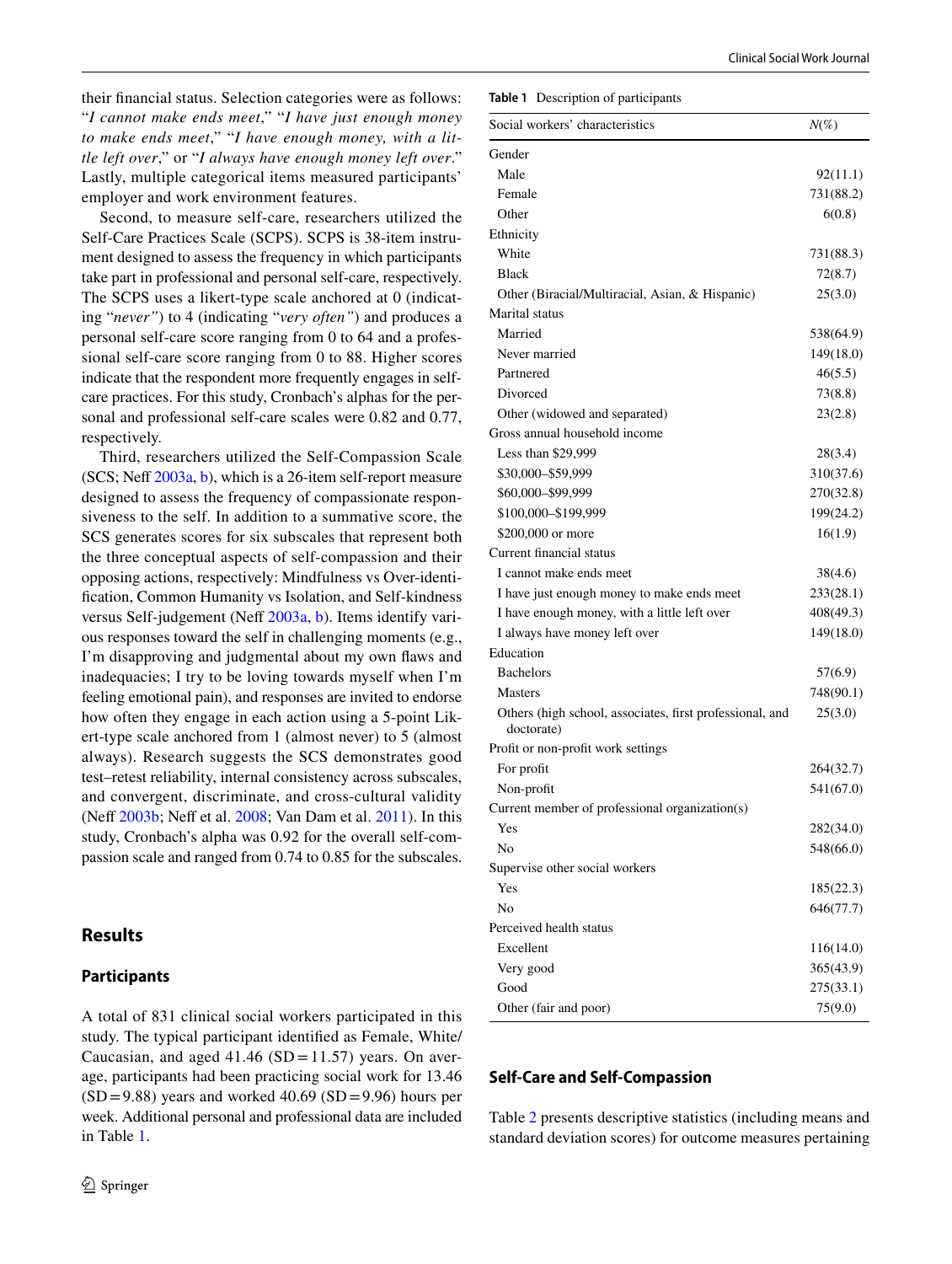<span id="page-4-0"></span>

| Table 2 Self-care and self-<br>compassion scores | Dependent variables    | M     | SD    | Max | Min | <b>Skewness</b> | Kurtosis |     |
|--------------------------------------------------|------------------------|-------|-------|-----|-----|-----------------|----------|-----|
|                                                  | Personal self-care     | 59.71 | 8.53  | 80  | 16  | $-.28$          | .83      | 831 |
|                                                  | Professional self-care | 82.52 | 10.17 | 110 | 22  | $-.27$          | 1.63     | 819 |
|                                                  | Self-compassion        | 3.34  | 0.69  |     |     | $-.03$          | .05      | 794 |

to both Self-Compassion (the overall score combining 6 subscales: Self-Kindness, Self-Judgment, Common Humanity, Isolation, Mindfulness, and Over-Identifcation) and Self-Care (including Personal Self-Care and Professional Self-Care, respectively).

As indicated, skewness and kurtosis values appeared within the acceptable range, suggesting relatively normal distribution of the data. In addition, all the study variables were negatively skewed, suggesting that most respondents tended to rate on the relatively higher end of the scales. These issues require caution in interpretation of data analysis results.

Because individual diferences in social workers' demographic and professional backgrounds may contribute to part of the diferences in their ratings on self-compassion and self-care scales, correlations and group diferences were examined to reveal the interaction pattern between the background factors and the study variables.

Due to statistical considerations, the mean comparison procedures were intentionally narrowed to the selected levels under certain categorical variables. For instance, there were only 3% of the respondents in the sample who reported they had received academic degrees *other than* Bachelor's or Master's degrees. To increase the accuracy of the statistical results, the researchers chose to exclude these "outliers" in the dataset from the statistical analyses. Group diference analyses among categorical variables are included in Table [3](#page-4-1).

Table [3](#page-4-1) suggests that members of professional organization(s) rated signifcantly higher than non-members on Self-Compassion [*M dif*=.14; *t* (791)=2.58, *p*<.05], Personal Self-Care [*M dif*=1.93; *t* (828)=3.10, *p*<.01], and Professional Self-Care  $[M \text{ diff} = 2.61; t (816) = 3.50,$ 

<span id="page-4-1"></span>**Table 3** Interaction between categorical and outcome

variables

 $p < .01$ ; and social worker supervisors rated significantly higher than non-supervisors on Self-Compassion [*M dif*=.12; *t* (792)=1.99, *p*<.05], Personal Self-Care [*M*   $diff = 1.51$ ; *t* (829) = 2.13, *p* < .05], and Professional Self-Care [*M diff* = 1.80; *t* (817) = 2.13, *p* < .05]. Moreover, regarding *marital status*, married respondents gave higher ratings than those who were never married on Personal Self-Care [*M dif*=1.28; *t* (829)=2.07, *p*<.05]. Last, the participants' *current fnancial situation* led to signifcant cross-group mean diferences on Self-Compassion, *F* (3,  $790$ ) = 10.31,  $p < 0.01$ , where the respondents who reported "*I cannot make ends meet*" (*M*=2.95, *SD*=0.90) and "*I have just enough money to make ends meet*"  $(M=3.18, SD=0.64)$ rated signifcantly lower than those who claimed "*I have enough money with a little left over*"  $(M=3.39, SD=0.66)$ or "*I always have money left over*" (*M* =3.54, *SD* =0.71); Personal Self-Care, *F* (3, 827) = 25.12, *p* < .01, where the respondents who reported "*I cannot make ends meet*"  $(M=54.21, SD=10.58)$  rated significantly lower than those who claimed "*I have enough money with a little left over*"  $(M=60.08, SD=7.89)$  or "*I always have money left over*"  $(M=64.27, SD=8.41)$ ; and Professional Self-Care, *F* (3,  $815$ )=9.30,  $p < .01$ , where the respondents who reported "*I always have money left over*"  $(M = 86.10, SD = 10.49)$ rated signifcantly higher than those who claimed "*I cannot make ends meet*" (*M* =77.03, *SD*=14.68), "*I have just enough money to make ends meet*"  $(M=80.70, SD=9.56)$ , or "*I have enough money with a little left over*" (*M*=82.76,  $SD = 9.47$ .

As indicated in Table [4](#page-5-0), Age correlated significantly with all study variables ( $ps < .01$ ): self-compassion ( $r = .253$ ); personal self-care  $(r = .241)$ ; and professional self-care (*r*=.250). Similarly, Perceived Health Status (ranging from

| Demographics                                        | Outcomes           |       |         |                        |       |         |                 |       |         |
|-----------------------------------------------------|--------------------|-------|---------|------------------------|-------|---------|-----------------|-------|---------|
|                                                     | Personal self-care |       |         | Professional self-care |       |         | Self-compassion |       |         |
|                                                     | t/F                | df    | $d/n^2$ | t/F                    | df    | $d/n^2$ | t/F             | df    | $d/n^2$ |
| Current relationship status <sup>a</sup>            | $2.07*$            | 829   | 0.14    | 1.85                   | 817   | 0.13    | 1.90            | 792   | 0.14    |
| Current financial situation                         | $25.12**$          | 3.827 | 0.10    | $9.30**$               | 3,815 | 0.05    | $10.31**$       | 3.790 | 0.05    |
| Supervise others                                    | $2.13*$            | 829   | 0.15    | $2.13*$                | 817   | 0.15    | 1.99*           | 792   | 0.14    |
| Current member of profes-<br>sional organization(s) | $3.10**$           | 828   | 0.22    | $3.50**$               | 816   | 0.25    | $2.58*$         | 791   | 0.18    |

\**p* < 0.05, \*\**p* < 0.01

a Mean comparison between the two levels: married versus not married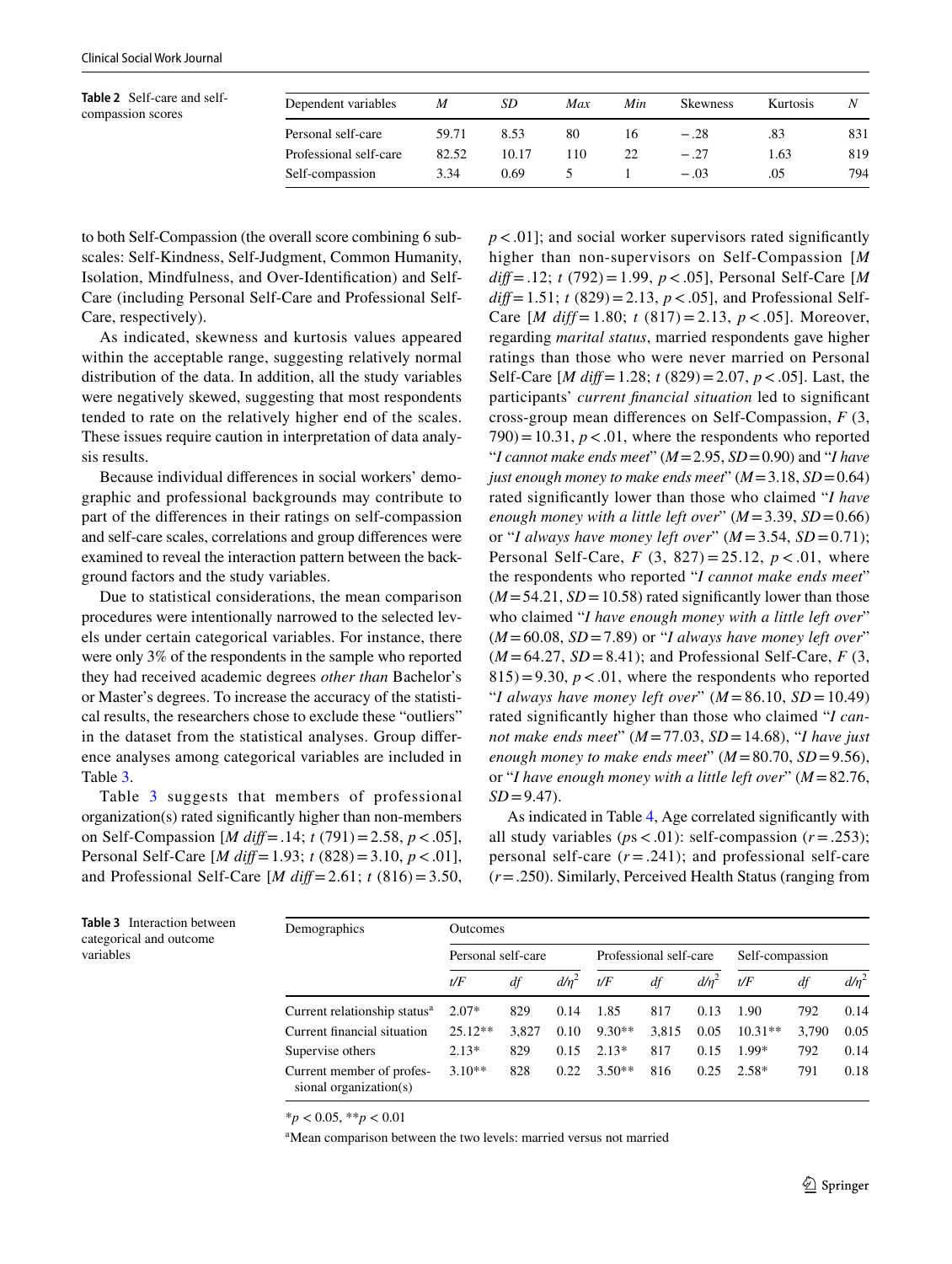<span id="page-5-0"></span>**Table 4** Pearson correlation matrix among self-care scores, self-compassion scores, and selected personal/professional characteristics

| <b>Outcomes</b>        | Age      | Perceived<br>health<br>status | Hours for<br>work per<br>week | Years<br>in SW<br>practice |
|------------------------|----------|-------------------------------|-------------------------------|----------------------------|
| Self-compassion        |          | $.253** - .270**$             | $-.053$                       | $.269**$                   |
| Personal self-care     | $241**$  | $-434**$                      | $-112**$                      | $.255**$                   |
| Professional self-care | $.250**$ | $-.251**$                     | $-164**$                      | $.235**$                   |

\**p* < 0.05, \*\**p* < 0.01

"Poor" to "Excellent") ( $ps < .01$ ) and Years in SW Practice (*p*s<.01) also signifcantly related to all the above listed three study variables. Hours for Work per Week were found *only* signifcantly associated with the two self-care variables (*p*s<.01): personal self-care (*r*=−.112); and professional self-care (*r*=−.164).

These above-mentioned background factors that implied significant effects on the study variables were controlled for in examining the unique predictive relationships between self-compassion and self-care.

## **Regression Analysis**

Since several signifcant correlations were detected between participants' background factors and self-compassion scores as reported previously, collinearity statistics were examined for any multi-collinearity concerns prior to a hierarchical multiple regression analysis. The diagnose showed collinearity statistics (i.e., Tolerance and VIF) were all within accepted limits, the assumption of multi-collinearity was deemed to have been met (Coakes [2005;](#page-9-28) Hair et al. [1998](#page-9-29)).

A two stage hierarchical multiple regression was then conducted with Personal and Professional Self-Care Practice as the dependent variables. Selected Personal and Professional Demographics (i.e., Age, Marital Status, Hours for Work per Week, Years in Practice, Member of Professional Organization, Current Financial Situation, and Perceived Health) were entered at stage one of the regression to control for signifcant demographic diferences in individuals. The Self-Compassion variable was entered at stage two.

Table [5](#page-6-0) presents the regression statistics. The results revealed that at Stage one, Age, Perceived Health, Hours for Work per Week, and the specifc Current Financial Situation conditions ("*I always have money left over.*"; "*I have just enough money to make ends meet.*"; and "*I have enough money with a little left over.*") contributed signifcantly to the regression model related to Personal Self-Care, and accounted for 27.5% of the variation in Personal Self-Care  $[F(9, 660) = 27.42, p < .001]$ . Adding the Self-Compassion variables to the regression model explained an additional 14.2% of variation in Personal Self-Care. The change in  $R^2$ 

was significant for Personal Self-Care  $[F(1, 650) = 157.89]$ , *p*<.001].

While in the regression model concerning Professional Self-Care, the signifcant predictors at Stage one included Age, Perceived Health, Hours for Work per Week, Member of Professional Organization(s), and the specifc Current Financial Situation condition (("*I always have money left over.*" and "*I have just enough money to make ends meet.*"), which accounted for 15.1% of the total variation in Professional Self-Care [*F* (9, 660)=12.86, *p*<.001]. Adding the Self-Compassion variables to the regression model explained an additional 14.3% of variation in Professional Self-Care. The change in  $R^2$  was significant for Professional Self-Care [*F* (1, 650)=132.14, *p*<.001].

When all eight independent variables were included in stage two of the regression models, Self-Compassion (uniquely explained 19.5% of the variation) became the most signifcant predictors of Personal Self-Care, followed by Perceived Health (accounted for 10.2% of the variation), and the specifc Current Financial Status condition ("*I have just enough money to make ends meet.*") (contributed to 2.6% of the variation). While for Professional Self-Care, Self-Compassion (uniquely accounted for 16.9% of the variation) also emerged as the strongest predictor, followed by Hours for Work per Week (contributed to 2% of the variation) and Perceived Health (uniquely explained 1.1% of the variation).

Together the eight independent variables accounted for 41.7% of the variance in Personal Self-Care and 29.4% in Professional Self-Care.

## **Discussion**

The primary aim of this exploratory study was to examine self-compassion, self-care, and the interaction between the two, among a sample of clinical social workers in one southeastern state. Specifcally, this study examined the predictive relationship of self-compassion on professional and personal self-care practices, respectively. By addressing this area, this paper uniquely contributes to addressing a dearth in the research literature related to social work clinicians. The following paragraphs briefy outline salient discussion points derived from the afore-presented results. For clarity and ease of reading, this section is centered around explicitly addressing the previously posited research questions.

#### **Self‑Care and Self‑Compassion Scores**

Overall, fndings from this study suggest that clinicians in this sample only engaged in moderate levels of self-compassion and self-care. Participants' mean self-compassion was  $3.34$  (SD = 0.69). This score indicates that participants were only sometimes self-compassionate. This fnding is similar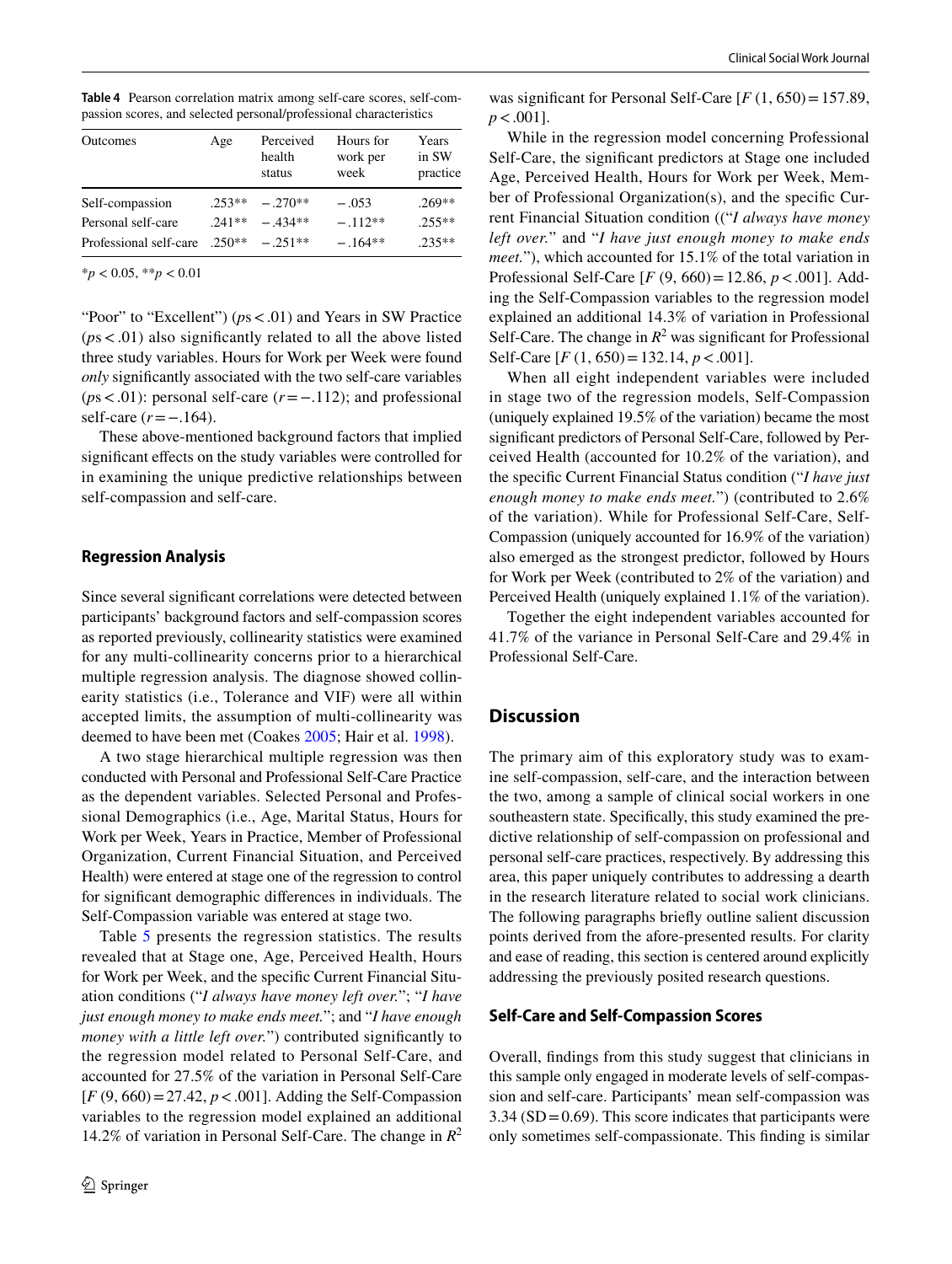#### <span id="page-6-0"></span>**Table 5** Summary of hierarchical regression analysis

| Predictors                                                                 | β                          | t                                | $sr^2$       | $\overline{F}$                                | $R^2$      | $\Delta R^2$ |
|----------------------------------------------------------------------------|----------------------------|----------------------------------|--------------|-----------------------------------------------|------------|--------------|
| Step 1                                                                     |                            |                                  |              | $27.42**$ (12.86**)                           | .275(.151) | .275(.151)   |
| Age                                                                        | $.16^{\rm a}(.20^{\rm b})$ | $3.12**$ (3.58**)                | .015(.019)   |                                               |            |              |
| Marital status                                                             | $.01(-.01)$                | $.03(-.02)$                      | <.001(<.001) |                                               |            |              |
| Hours for work per week                                                    |                            | $-.07(-.13)$ $-2.09*(-3.44**)$   | .007(.018)   |                                               |            |              |
| Years in practice                                                          | .06(.01)                   | 1.16(.15)                        | .002(<.001)  |                                               |            |              |
| Member of professional organization(s)                                     |                            | $-.05(-.09)$ $-1.49(-2.57))$     | .003(.010)   |                                               |            |              |
| Current financial situation                                                |                            |                                  |              |                                               |            |              |
| I always have money left over                                              | Reference                  |                                  |              |                                               |            |              |
| I cannot make ends meet                                                    |                            | $-.11(-.10)$ $-2.74**(-2.42*)$   | .011(.009)   |                                               |            |              |
| I have enough money to make ends meet                                      |                            | $-.22(-.11)$ $-4.55**(-2.15*)$   | .031(.007)   |                                               |            |              |
| I have enough money with a little left over $-.13(-.09)$ $-.2.69**(-1.76)$ |                            |                                  | .011(.005)   |                                               |            |              |
| Perceived health status                                                    |                            | $-.38(-.20)$ $-10.88**(-5.30**)$ | .153(.041)   |                                               |            |              |
| Step 2                                                                     |                            |                                  |              | $46.42** (27.12**)$ $.417(.294)$ $.142(.143)$ |            |              |
| Age                                                                        |                            | $.09(.13)$ $1.97*(2.54*)$        | .006(.010)   |                                               |            |              |
| Marital status                                                             |                            | $-.01(-.01)$ $-.39(-.42)$        | <.001(<.001) |                                               |            |              |
| Hours for work per week                                                    |                            | $-.07(-.12)$ $-2.17*(-3.62**)$   | .007(.020)   |                                               |            |              |
| Years in practice                                                          | $.03(-.02)$ $.69(-.39)$    |                                  | .001(<.001)  |                                               |            |              |
| Member of professional organization(s)                                     |                            | $-.04(-.08) -1.24(-2.44*)$       | .002(.009)   |                                               |            |              |
| Current financial situation                                                |                            |                                  |              |                                               |            |              |
| I always have money left over                                              | Reference                  |                                  |              |                                               |            |              |
| I cannot make ends meet                                                    |                            | $-.08(-.07)$ $-2.25*(-1.92)$     | .008(.006)   |                                               |            |              |
| I have enough money to make ends meet                                      |                            | $-.18(-.07)$ $-4.13**(-1.50)$    | .026(.003)   |                                               |            |              |
| I have enough money with a little left over $-.12(-.09)$ $-.2.89**(-1.83)$ |                            |                                  | .013(.005)   |                                               |            |              |
| Perceived health status                                                    |                            | $-.28(-.10)$ $-8.59**(-2.74**)$  | .102(.011)   |                                               |            |              |
| Self-compassion                                                            | .41(.41)                   | $12.57**$ (11.50**)              | .195(.169)   |                                               |            |              |

\**p* < .05. \*\**p* < .01

a Statistics outside the brackets concern the Personal Self-Care outcome variable

<sup>b</sup>Statistics inside the brackets relate to the Professional Self-Care outcome variable

to previous research that has examined self-compassion, more broadly, within the helping professions (e.g., Duarte et al. [2016](#page-9-30); Durkin et al. [2016\)](#page-9-20).

Similarly, the mean personal self-care score was 59.71  $(SD=8.53)$  and the professional self-care score was 82.52  $(SD = 10.17)$ . As was true regarding self-compassion, the mean self-care score related to personal self-care indicates that participants engage in a moderate amount of self-care. While professional self-care scores were higher, these scores still indicate room for improvement. Again, these data for affirm some of the previous, albeit limited, research examining self-care among helping professionals. For instance, in a study that examined self-care among social workers, Bloomquist et al. ([2015\)](#page-9-5) concluded that participants in their sample engaged in self-care on a "limited basis" (p. 292). Miller et al. [\(2017\)](#page-9-3) reached similar conclusions among a sample of social workers employed in healthcare settings.

Given the notion that both self-compassion and self-care may be impactful in assuaging the problematic employment circumstances plaguing social work clinicians, fndings from the current study may mirror previous, and raise additional, concerns about the well-being of the clinical social workers. Indeed, these fndings underscore that fostering selfcompassion and self-care are areas of needed improvement in clinical social work practice, education, and policy.

#### **Demographic and Professional Variables**

In terms of relationships among outcome variables, signifcant relationships were found between all three variables (except for self-compassion and hours worked per week). In summary, the older and more years in clinical social work practice, the more self-compassion, personal self-care, and professional self-care the participant engaged in. As well, the healthier one perceived themselves to be, the higher their self-compassion and self-care scores (please see Table [4\)](#page-5-0).

These fndings regarding age and experience may be related to professional and personal development. For instance, professionals who sustain themselves in the feld may do so by developing these skills. Likewise, these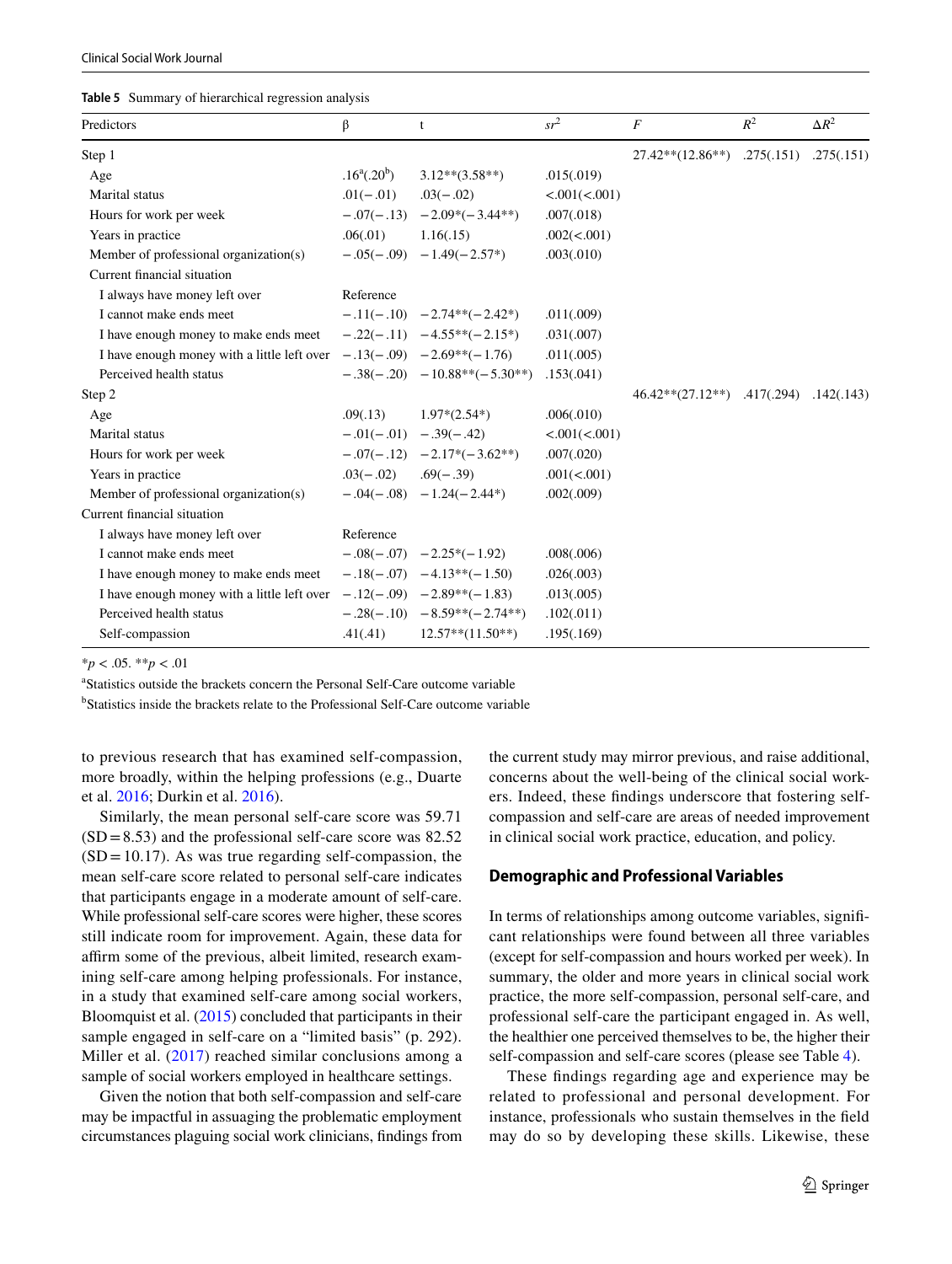fndings may be indicative of retention in the profession and burnout. That is, obviously, people who have left the profession are not captured in this study. The younger and less experienced respondents with lower scores may be a precursor to burnout and leaving the profession. Concomitantly, the older and more experienced respondents may be representative of those who stay in the profession. Further still, individuals who lack self-compassion and/or self-care may tend to burnout and leave the profession before a certain age. No matter, this fnding indicates the need for attention to self-care and self-compassion as strategies for retention in the profession.

Health status may be linked by the interactional nature of these phenomena. That is, as discussed earlier, self-care and self-compassion are linked with myriad health indicators. Also, this fnding may be related to the more traditional understanding of self-care. Although a more holistic understanding of self-care is emerging, self-care is most commonly interpreted as "physical activities," such as going to the gym. Thus, respondents with poor physical health may see themselves with limited options related to self-care. This fnding reinforces the need for a more holistic view of self-care.

Analyses also revealed several group diferences for selfcompassion and self-care scores, respectively. For instance, data suggest that individuals who are part of a professional member organization, such as the National Association of Social Workers, had higher self-compassion, personal, and professional self-care scores, respectively. Similar fndings held true for participants in supervisory roles and by financial status. Additionally, fndings indicate that individuals who are married engaged in significantly more self-care practices than those who were not.

All told, these group diferences may be related to, or connected with, the support, social and otherwise, associated with being in a professional organization and/or married/ partnered. Several authors (e.g., Durkin et al. [2016;](#page-9-20) Gerber et al. [2015\)](#page-9-21) have linked self-compassion with the ability to develop and maintain positive, supportive relationships. Others (Cox and Steiner [2013;](#page-9-4) Orlinsky and Ronnestad [2005](#page-10-10)) have made similar assertions about self-care. Assuredly, the interaction between relationships, both personal and professional, and self-care and self-compassion, should be examined.

## **Self‑Compassion as a Predictor of Self‑Care**

Findings from this study suggest that self-compassion is a signifcant predictor of self-care practices. Self-compassion was a unique, and was the strongest, predictor of personal and professional self-care, respectively. These fndings are included in Table [5](#page-6-0). These fndings shed new light on the predictive relationship of self-compassion on self-care.

Whilst fndings associated with the predictive relationship between self-compassion and self-care are new, these fndings seem somewhat, at least theoretically, intuitive. As previously noted, self-compassion is the practice of creating and nurturing a relationship with the self that allows a sense of caring (Neff [2003b](#page-9-27)). Neff's description and related research on self-compassion points to this fnding. That is, one might surmise that a person who is self-compassionate may also be inclined to engage in self-care practices. Data from the current study affirms this notion and informs practice implications.

#### **Limitations**

As with all research, this study is not without limitations. All participants self-selected into this study and all selfidentifed as a social work clinician in one southeastern state. Given the paucity of literature related to self-care and self-compassion among clinical social workers, both respectively and in conjunction, this study was framed as exploratory research. The sample was overwhelmingly White and Female and may not refect the broader clinical workforce. Adding additional perspectives, or a more diverse sample, geographically and otherwise, may have impacted fndings related to this study. As well, while the self-compassion measure has been critically examined via previous research studies, the SCPS has been examined less so. Future research should look to address these limitations. Given these limitations, and others, generalization related to this study should be inferred carefully.

## **Implications**

Several key implications can be derived from this study. The following discussion briefy outlines practice strategies; training and education; and, research implications associated with the afore-presented research fndings.

## **Practice**

As indicated, there is room for improvement in self-compassion and self-care, respectively. These facets of wellbeing are of paramount importance, given the contemporary practice landscape, and subsequent consequences, for many social work clinicians. As such, social work clinicians should be actively supported in fostering self-compassion, and engaging in self-care practices.

Interestingly, data from the current study suggest that fostering self-compassion may also increase self-care practices. Indeed, this study points to the potential for melding self-compassion and self-care. That is, both self-compassion and self-care, as professional practice skills, can be learned.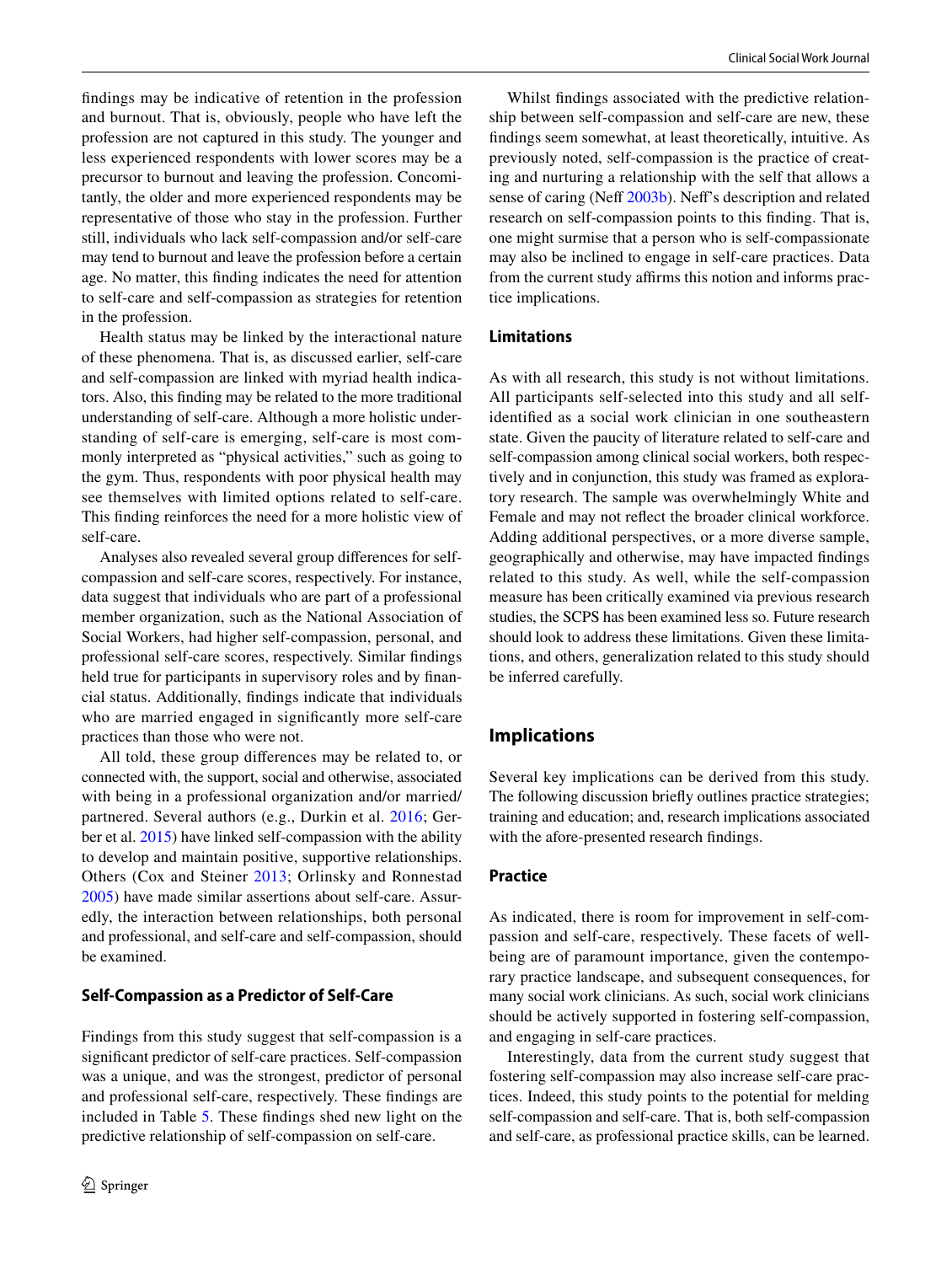In practice roles and settings, explicit attention to these complementary phenomena could have exponential impact. Pragmatically, individual practitioners can begin this process by assessing their levels of self-care and self-compassion. Then, they can engage in professional development to build these skills.

Organizations can support practitioners through providing professional development opportunities that focus on learning about how to practice self-care and deepen selfcompassion. These opportunities could be part of broadbased organizational wellness initiatives, which also address systemic factors. Also, supervision, even for seasoned professionals, can be an integral component in fostering selfcompassion and promoting self-care. Accountability is another important factor in this development. Teams can institute accountability groups that promote ongoing attention to self-care and self-compassion. As well, supervisors may even integrate aspects of self-care and self-compassion into ongoing employee evaluations and professional development plans. These steps would certainly convey importance related to these concepts and help to identify strategies to support employees in engaging in self-care and self-compassion.

As noted above, younger and less experienced respondents had lower self-care and self-compassion scores. In addition to the implications noted above regarding professional development and organizational support, this fnding has implications for retention. That is, individual practitioners may beneft from explicit attention to self-care and selfcompassion in sustaining them in their professional roles. Organizations that invest in supporting their employees in these endeavors will beneft. Additionally, organizations may look to ways to more adeptly support and socialize newer employees via mentorship and peer support structures.

Likewise, the social work profession, itself, should consider the impact of self-care and self-compassion on sustaining a viable workforce. This may be particularly true in the realm of clinical social work. The fnding that membership in a professional organization is predictive of self-care and self-compassion has pragmatic implications for these organizations. They could leverage this fnding to promote membership benefts, while providing resources to practitioners and agencies to promote professional development in self-care and self-compassion. All of the above efforts have practical implications for sustaining the clinical social work workforce.

## **Education and Training**

The attention to sustaining the workforce is directly related to education and training. Several authors have called for more attention to self-care during educational programs and ongoing training endeavors (Bonifas and Napoli [2014](#page-9-31); Smullens [2015;](#page-10-0) Moore et al. [2011](#page-9-32)). The current study suggests that fostering self-compassion may be one key strategy for improving self-care practice. Yet, there are few educational/training frameworks related to addressing selfcompassion among social work clinicians. Professional education increasingly focuses on the development of competencies. With growing evidence related to practice implications, competency frameworks on self-compassion, self-care, and their interactive nature is needed.

In addition, continuing education (e.g., CE units) about self-compassion and self-care is needed to reinforce and continue to inform the development of these aspects of ongoing professional practice. Studies suggest that brief trainings, with appropriate follow ups, can be an effective way to teach skills (e.g., Crane and Ward [2016\)](#page-9-33). Experts in both self-care and self-compassion assert that these skills are not achieved through a single educational offering (e.g., Neff  $2011$ ). As with any essential skill, ongoing attention is necessary for deepening competency in self-care and self-compassion. In addition to CE ofering, social work programs might look to implement credit-bearing self-care/self-compassion courses to students.

Professional organizations play a key role in this development. NASW ([2008\)](#page-9-1) asserted that self-care is a core element of ethical practice and explicated how the social work profession should promote attention to self-care. Professional organizations, agency administrators, policy-makers and other leaders in clinical social work can implement this assertion. These entities have particular roles in ensuring that the resources are available to support further development, including research efforts.

## **Research**

As with any exploratory study, this study both garnered insights and refned critical questions for further exploration. The current study needs to be replicated, perhaps on a national level, which could take into account the limitations listed earlier. Also, the fndings of this study need to be further tested through practice interventions, with accompanying evaluative measures. Explicitly, more study of the interactive nature and conceptual relationship between self-care and self-compassion is needed. Professional development approaches to teaching both self-care and self-compassion need to be developed and critically evaluated (e.g., pre/post methods, etc.), which also entails more critically assessing measures for self-care. Additionally, studies that examine organizational approaches to impact self-care and selfcompassion are warranted. Future studies can provide more insight about how to harness these interactive phenomena for exponential impact.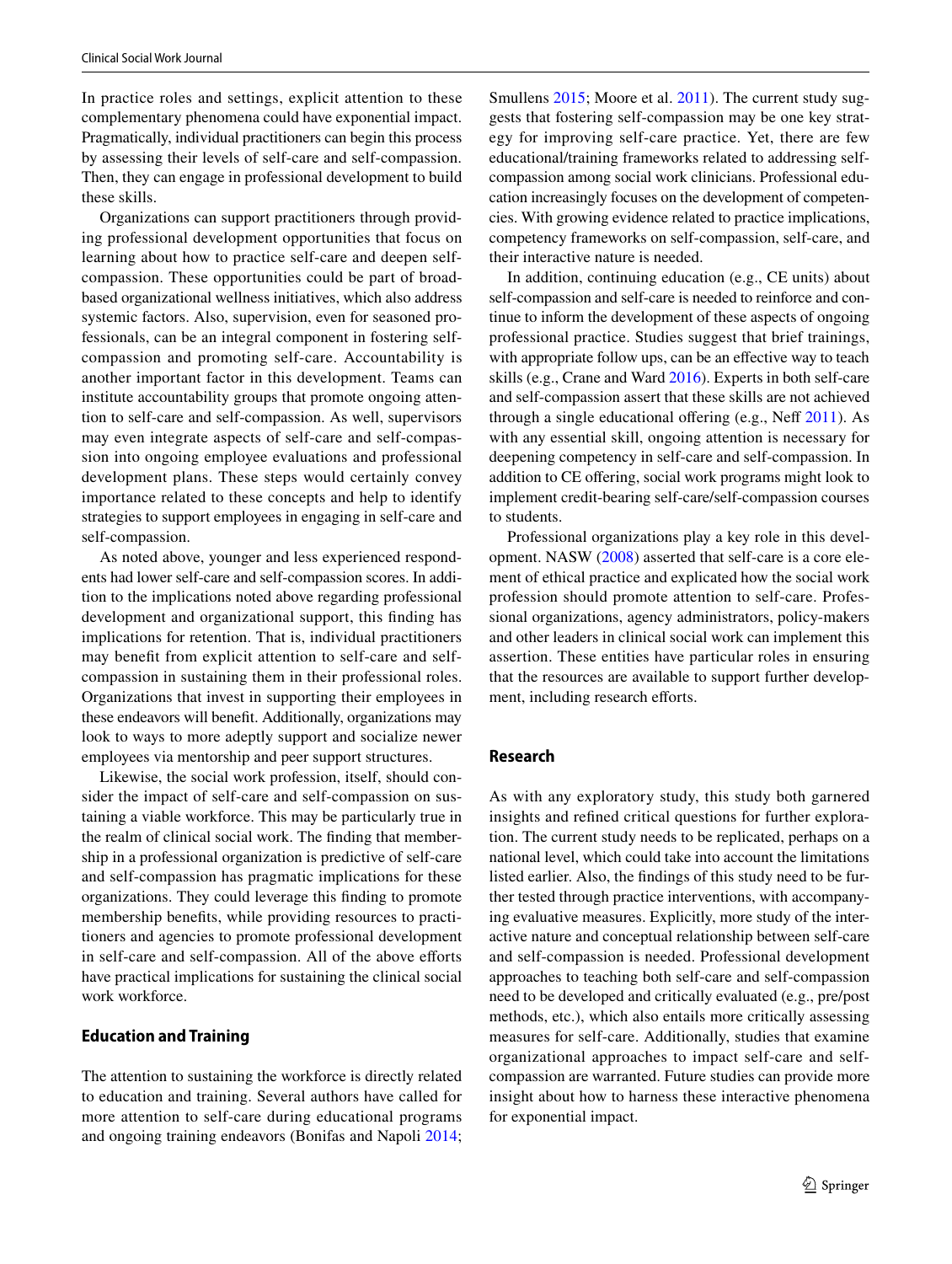**Funding** There is no funding to report for this study.

#### **Compliance with Ethical Standards**

**Ethical Approval** All procedures performed in studies involving human participants were in accordance with the ethical standards of the institutional and/or national research committee and with the 1964 Helsinki declaration and its later amendments or comparable ethical standards.

**Informed Consent** Informed consent was obtained from all individual participants included in the study.

## **References**

- <span id="page-9-13"></span>Arrington, P. (2008). *Stress at work: How do social workers cope? NASW Membership Workforce Study*. Washington, DC: National Association of Social Workers.
- <span id="page-9-26"></span>Asuero, A. M., Queralto, J. M., Pujol-Ribera, E., Berenguera, A., Rodriguez-Blano, T., & Epstein, R. M. (2014). Efectiveness of a mindfulness education program in primary health care professionals: A pragmatic controlled trial. *Journal of Continuing Education in the Health Professions, 34*(1), 4–12. [https://doi.org/10.1002/](https://doi.org/10.1002/chp.21211) [chp.21211.](https://doi.org/10.1002/chp.21211)
- <span id="page-9-18"></span>Ben-Porat, A., & Itzhaky, H. (2009). Implications of treating family violence for the therapist: Secondary traumatization, vicarious traumatization, and growth. *Journal of Family Violence, 24*(7), 507–515.<https://doi.org/10.1007/s10896-009-9249-0>.
- <span id="page-9-16"></span>Berthold, S. M., & Fischman, Y. (2014). Social work with trauma survivors: Collaboration with interpreters. *Social Work, 59*(2), 103–110.<https://doi.org/10.1093/sw/swu011>.
- <span id="page-9-5"></span>Bloomquist, K. R., Wood, L., Friedmeyer-Trainor, K., & Kim, H. W. (2015). Self-care and professional quality of life: Predictive factors among msw practitioners. *Advances in Social Work, 16*(2), 292–311.<https://doi.org/10.18060/18760>.
- <span id="page-9-31"></span>Bonifas, R., & Napoli, M. (2014). Mindfully Increasing Quality of Life: A Promising Curriculum for MSW Students. *Social Work Education*, *33*(4), 469–484.
- <span id="page-9-17"></span>Bourassa, D. B. (2009). Compassion fatigue and the adult protective service worker. *Journal of Gerontological Social Work, 52*(3), 215–229.<https://doi.org/10.1080/01634370802609296>.
- <span id="page-9-14"></span>Bride, B. E., & Figley, C. R. (2009). Secondary trauma and military veteran caregivers. *Smith College Studies in Social Work, 79*(3), 315–329.<https://doi.org/10.1080/00377310903130357>.
- <span id="page-9-11"></span>Bush, A. (2015). *Simple self-care for therapists: Restorative practices to weave through your workday*. New York, NY: W. W. Norton.
- <span id="page-9-15"></span>Christopher, J. C., & Maris, J. A. (2010). Integrating mindfulness as self-care into counseling and psychotherapy training. *Counseling and Psychotherapy Research, 10*(2), 114–125. [https://doi.](https://doi.org/10.1080/14733141003750285) [org/10.1080/14733141003750285](https://doi.org/10.1080/14733141003750285).
- <span id="page-9-6"></span>Cleantis, T. (2017). *An invitation to self-care: Why learning to nurture yourself is the key to the life you've always wanted, 7 principles for abundant living*. Center City, MN: Hazelden.
- <span id="page-9-28"></span>Coakes, S. J. (2005). *SPSS: Analysis without Anguish: Version 12.0 for Windows*. Milton: Wiley.
- <span id="page-9-25"></span>Cohen, M., & Gagin, R. (2005). Can skill-development training alleviate burnout in hospital social workers? *Social Work Health Care, 40*(4), 83–97. [https://doi.org/10.1300/J010v40n04\\_05](https://doi.org/10.1300/J010v40n04_05).
- <span id="page-9-9"></span>Compassion [Def. 1]. (2017). In *Merriam*-*Webster online*. Retrieved October 20, 2018, from [https://www.merriamwebster.com/](https://www.merriamwebster.com/dictionary/compassion%3futm_campaign%3dsd%26utm_medium%3dserp%26utm_source%3djsonld) dicti onary /compa ssion ?utm\_campa [ign=sd&utm\\_mediu](https://www.merriamwebster.com/dictionary/compassion%3futm_campaign%3dsd%26utm_medium%3dserp%26utm_source%3djsonld) [m=serp&utm\\_source=jsonld.](https://www.merriamwebster.com/dictionary/compassion%3futm_campaign%3dsd%26utm_medium%3dserp%26utm_source%3djsonld)
- <span id="page-9-4"></span>Cox, K., & Steiner, S. (2013). *Self-care in social work: A guide for practitioners, supervisors, and administrators*. Washington, DC: NASW Press.
- <span id="page-9-33"></span>Crane, P. J., & Ward, S. F. (2016). Self-healing and self-care for nurses. *AORN Journal, 104*(5), 386–400. [https://doi.org/10.1016/j.](https://doi.org/10.1016/j.aorn.2016.09.007) [aorn.2016.09.007.](https://doi.org/10.1016/j.aorn.2016.09.007)
- <span id="page-9-12"></span>Dorociak, K. E., Rupert, P. A., Bryant, F. B., & Zahniser, E. (2017). Development of professional self-care scale. *Journal of Counseling Psychology, 64*(3), 325–334. [https://doi.org/10.1037/cou00](https://doi.org/10.1037/cou0000206) [00206.](https://doi.org/10.1037/cou0000206)
- <span id="page-9-30"></span>Duarte, J., Pinto-Gouveia, J., & Cruz, B. (2016). Relationships between nurses' empathy, self-compassion and dimensions of professional quality of life: A cross-sectional study. *International Journal of Nursing Studies, 60,* 1–11. [https://doi.org/10.1016/j.ijnur](https://doi.org/10.1016/j.ijnurstu.2016.02.015) [stu.2016.02.015](https://doi.org/10.1016/j.ijnurstu.2016.02.015).
- <span id="page-9-0"></span>Dunkley, J., & Whelan, T. (2006). Vicarious traumatization: Current status and future directions. *British Journal of Guidance and Counselling, 34*(1), 107–116.
- <span id="page-9-20"></span>Durkin, M., Beaumont, E., Hollins-Martin, C. J., & Carson, J. (2016). A pilot study exploring the relationship between self-compassion, self-judgement, self-kindness, compassion, professional quality of life and wellbeing among UK community nurses. *Nurses Education Today, 46,* 109–114. [https://doi.org/10.1016/j.](https://doi.org/10.1016/j.nedt.2016.08.030) [nedt.2016.08.030](https://doi.org/10.1016/j.nedt.2016.08.030).
- <span id="page-9-23"></span>Ferguson, L. J., Kowalski, K. C., Mack, D. E., & Sabiston, C. M. (2014). Exploring self-compassion and eudaimonic well-being in young women athletes. *Journal of Sport & Exercise Psychology, 36*(2), 203–216. [https://doi.org/10.1123/jsep.2013-0096.](https://doi.org/10.1123/jsep.2013-0096)
- <span id="page-9-21"></span>Gerber, Z., Tolmacz, R., & Doron, Y. (2015). Self-compassion and forms of concern for others. *Personality and Individual Diferences, 86,* 394–400. <https://doi.org/10.1016/j.paid.2015.06.052>.
- <span id="page-9-29"></span>Hair, J. F., Anderson, R. E., Tatham, R. L., & Black, W. C. (1998). *Multivariate data analysis* (5th ed.). Upper Saddle River: Prentice-Hall International Inc.
- <span id="page-9-19"></span>Kintzle, S., Yarvis, J. S., & Bride, B. E. (2013). Secondary traumatic stress in military primary and mental health care providers. *Military Medicine, 178*(12), 1310–1315.
- <span id="page-9-2"></span>Lee, J. J., & Miller, S. E. (2013). A self-care framework for social workers: Building a strong foundation for practice. *Families in Society, 94*(2), 96–103.<https://doi.org/10.1606/1044-3894.4289>.
- <span id="page-9-3"></span>Miller, J. J., Lianekhammy, J., Pope, N., Lee, J., & Grise-Owens, E. (2017) Self-care among healthcare social workers: An exploratory study. *Social Work in Health Care, 56*(10), 865–883.
- <span id="page-9-32"></span>Moore, S. E., Bledsoe, L. K., Perry, A. R., & Robinson, M. A. (2011). Social work students and self-care: A model assignment for teaching. *Journal of Social Work Education, 47*(3), 545–553. [https://](https://doi.org/10.2307/23044470) [doi.org/10.2307/23044470.](https://doi.org/10.2307/23044470)
- <span id="page-9-1"></span>National Association of Social Workers. (2008). *National Association of Social Workers membership workforce study: Overview of survey participants*. Washington, DC: Author.
- <span id="page-9-7"></span>Nef, K. D. (2003a). The development and validation of a scale to measure self-compassion. *Self and Identity, 2*(3), 223–250.
- <span id="page-9-27"></span>Nef, K. D. (2003b). Self-compassion: An alternative conceptualization of a healthy attitude toward oneself. *Self and Identity, 2,* 85–102.
- <span id="page-9-24"></span>Nef, K. (2011). *Self-compassion: The proven power of being kind to yourself*. New York: HarperCollins.
- <span id="page-9-22"></span>Neff, K. D., & Beretvas, S. N. (2013). The role of self-compassion in romantic relationships. *Self and Identity, 12*(1), 78–98. [https://doi.](https://doi.org/10.1080/15298868.2011.639548) [org/10.1080/15298868.2011.639548.](https://doi.org/10.1080/15298868.2011.639548)
- <span id="page-9-10"></span>Nef, K. D., & Germer, C. K. (2013). A pilot study and randomized control trial of the mindful self-compassion program. *Journal of Clinical Psychology, 69*(1), 28–44. [https://doi.org/10.1002/](https://doi.org/10.1002/jclp.21923) [jclp.21923.](https://doi.org/10.1002/jclp.21923)
- <span id="page-9-8"></span>Nef, K. D., & Germer, C. K. (2017). Self-compassion and psychological wellbeing. In J. Doty (Ed.), *Oxford handbook of compassion science* (pp. 371–385). Oxford: Oxford University Press.